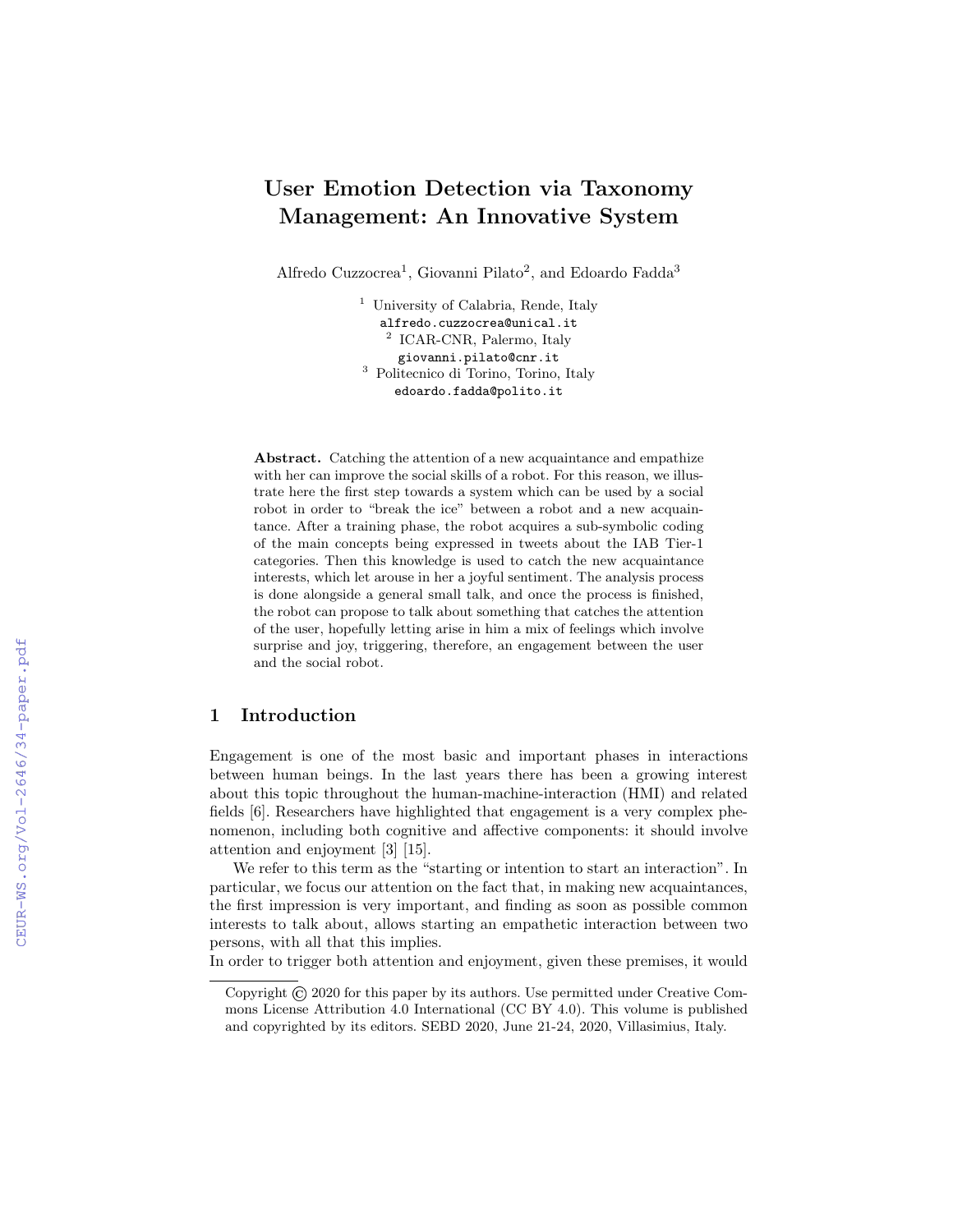be useful to design a social robotic system which tries to find the topic of interest of a new acquaintance while attempting to understand what might raise a sentiment of joy attempting to catch an empathetic attention of the user.

As a matter of fact, the knowledge of the topics of interest and the "joyful" subjects for the user can lead the first stages of a conversational interaction that allows the robot to facilitate the engagement of a friendly interaction, instead of a classical trivial interaction between a robot and an human user.

To reach this goal, the robot can access the social network data of the new acquaintance trying to coarsely profile her/his interests, catching useful information to engage a possibly interesting conversation for the user.

Social networks represent a great place, maybe the best, to gather information about people's opinions, since they are generally used to express personal thoughts and to discuss with other people about specific subjects [12][30]. These opinions are really useful to understand and classify the emotion of an event, a product, a person, etc. and analyze his trend [21][22][13].

In this paper we illustrate the design of a system which can be used by a social robot in order to "break the ice" between the robot and a new acquaintance. First of all, the robot acquires a knowledge about the construction of prototypes describing each entry of the IAB Taxonomy.

The system needs a training phase where fundamental concepts, induced by a data driven construction of a conceptual space by using the Latent Semantic Analysis (LSA) procedure and a set of topics derived by the Latent Dirichlet Allocation (LDA) methodology, representing the Tier1 categories of the IAB v2.0 taxonomy are mapped in a semantic space.

A set of tweets is therefore retrieved for each word describing each entry of the IAB Taxonomy. A set of words describing the conceptual axes of two "conceptual spaces" induced from each set of tweets associated to a single IAB entry is built. Each conceptual axis is therefore described by a specific "bag of words" which constitute the axis description. Each axis is therefore coded as a vector in a semantic space built through LSA, and it is associated to the specific IAB entry. At the end of the procedure, each entry of the IAB taxonomy is associated to set of vectors, associated to the labels of each fundamental axis of the category, in the built semantic space.

On the other hand, a system which is able to detect a pattern of basic Eckman emotions [24], given a text, is trained too.

Once the system is trained, during a general conversation with a new acquaintance, the robot asks for the user Twitter ID, and while the conversation continues, it retrieves the most recent tweets of the user.

Each tweet is then encoded as a vector in a semantic space. The semantic similarity between each tweet and each vector representing each entry of the IAB taxonomy is computed, and the highest value of similarity is retained.

The above procedure allows to associate a tweet of the user to a pattern of IAB categories; furthermore, for each tweet a vector of Eckman fundamental emotions is computed. This leads to a selection of the Tier1 categories of the IAB taxonomy which are of interest of the user and that let arise in the user a specific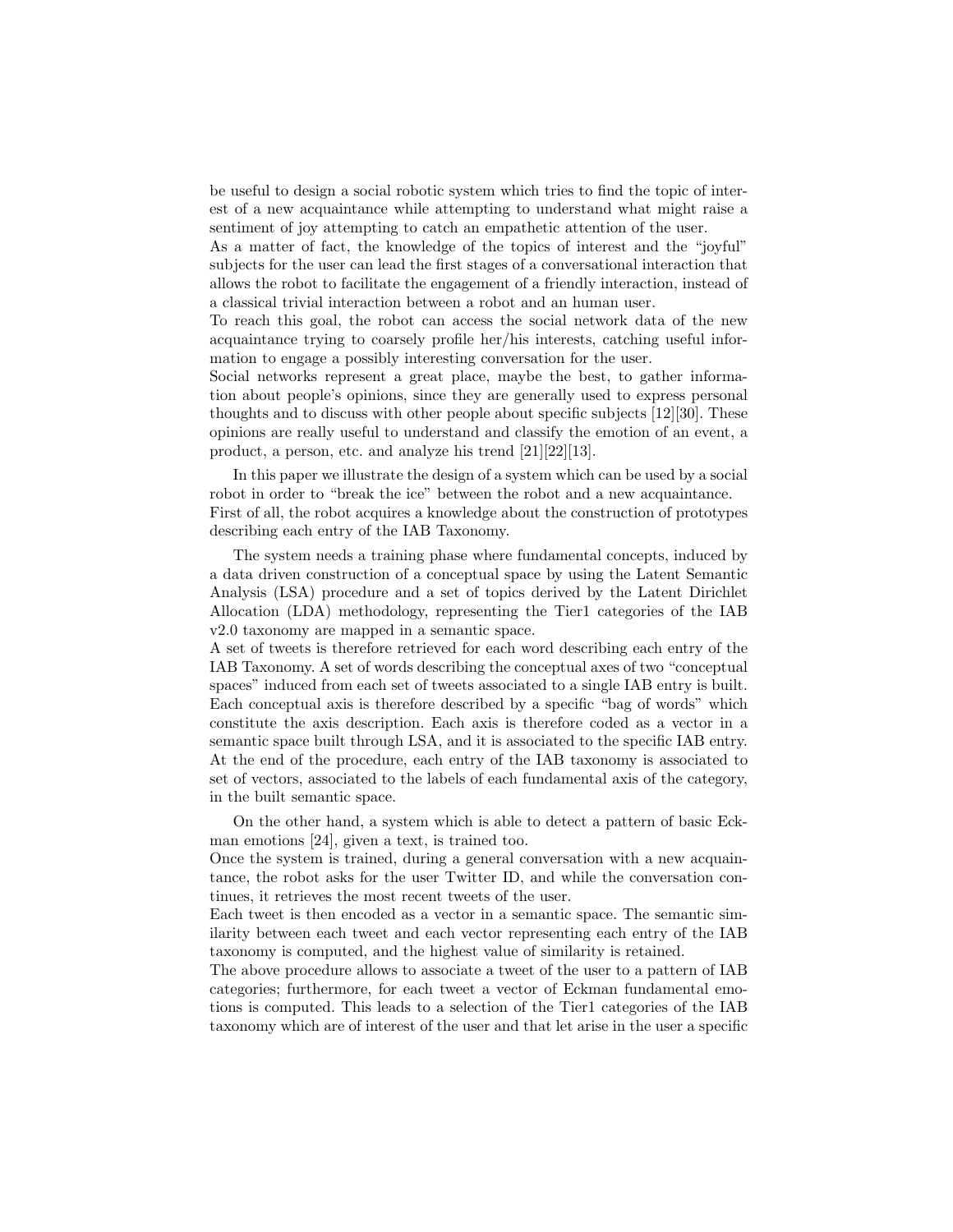

Fig. 1. Training process

emotion. In our case we have chosen to select the "joy" emotion, which is the most desirable when a person meets for the first time another human being.

The goal is to engage a conversation somehow polarizing it on topics that catch the attention of the user, trying to establish an empathetic relationship. Under some extensions, this approach has relationships with *adaptive metaphors*, like those developed in other scientific contexts (e.g., [5]).

# 2 The System

The proposed system is composed of a set of modules interacting in order to catch the attention of the user. The modularity of the proposed architecture makes it suitable to be implemented on top of Cloud infrastructure (e.g., [10]). The system has a training phase, shown in Fig.1, where a semantic space  $S$  is induced from Twitter data and a joyful-topic-detection process, illustrated in Fig. 2, which exploits the Twitter ID of the user in order to retrieve her posts and trying to catch the interests of the user that somehow let arise a "joy" emotion.

## 2.1 The IAB Taxonomy

The IAB (Interactive Advertising Bureau ) Tech Lab Content Taxonomy is a concise taxonomy which is also an international standard to map contextual business categories [17] [18]. The latest release of the taxonomy, namely version 2.0, has been released on November 2017 and it accounts 698 entries distributed over 29 Tier-1 classes.

This taxonomy is particularly suited for being used by companies in the market, it is standardized and industry-neutral. These characteristics can be effectively exploited for profiling an user interests.

#### 2.2 Tweets retrieval module

The dataset object of analysis is retrieved by using the Twitter APIs with the default access level. The default access level gives a random sample of the streaming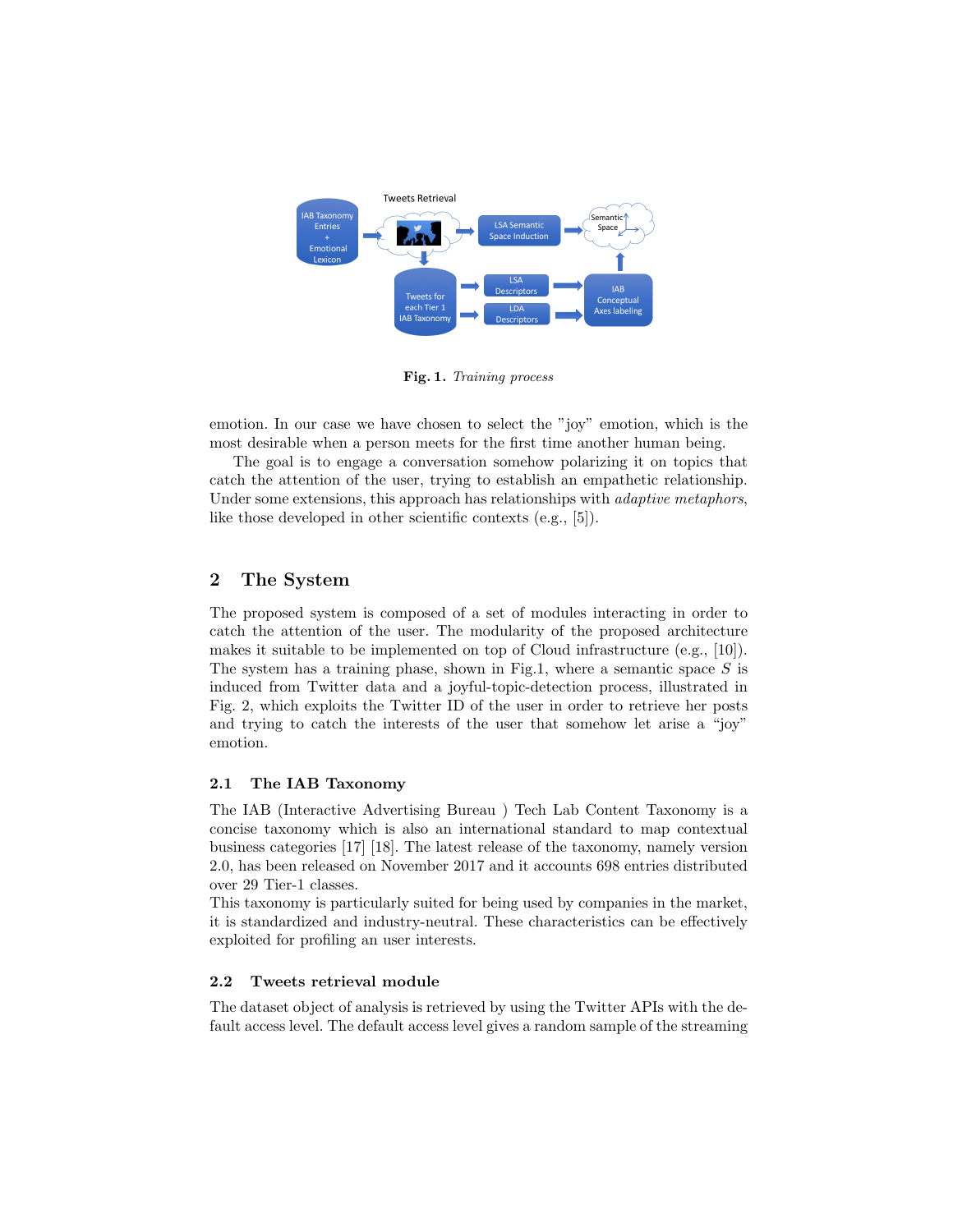

Fig. 2. Joyful-topic-detection process

of publicly available tweets. For our approach, we use only the tweet text content, which is preprocessed before being exploited to build a data-driven conceptual space. Stop-words are filtered out, and links are removed before processing the text since they often hide off-topic posts or even spam. Abnormal sequences of characters were discarded. The retrieval module can be used either for retrieving tweets satisfying a query composed of keywords or to download the last tweets of a given twitter user ID.

### 2.3 LSA-based Descriptors

The Latent Semantic Analysis (LSA) technique is a well-known methodology that is capable of giving a coarse sub-symbolic encoding of word semantics [20] and of simulating several human cognitive phenomena [19]. The LSA procedure is based on a term-document occurrence matrix  $\bf{A}$ , whose generic element represents the number of times a term is present in a document. Let  $K$  be the rank of A. The factorization named Singular Value Decomposition (SVD) holds for the matrix A:

$$
\mathbf{A} = \mathbf{U} \Sigma \mathbf{V}^T \tag{1}
$$

Let R be an integer  $> 0$  with  $R < N$ , and let  $U_R$  be the  $M \times R$  matrix obtained from U by suppressing the last  $N - R$  columns, let  $\Sigma_R$  be the matrix obtained from  $\Sigma$  by suppressing the last  $N - R$  rows and the last  $N - R$  columns; let  $V_R$ be the  $N \times R$  matrix obtained from **V** by suppressing the last  $N - R$  columns. Then:

$$
\mathbf{A}_R = \mathbf{U}_R \Sigma_R \mathbf{V}_R^T \tag{2}
$$

 $\mathbf{A}_R$  is a  $M \times N$  matrix of rank R, and it is the best rank R approximation of **A** (among the  $M \times N$  matrices) with respect to the Frobenius metric. The *i*-th row of the matrix  $U_R$  may be considered as representative of the *i*-th word.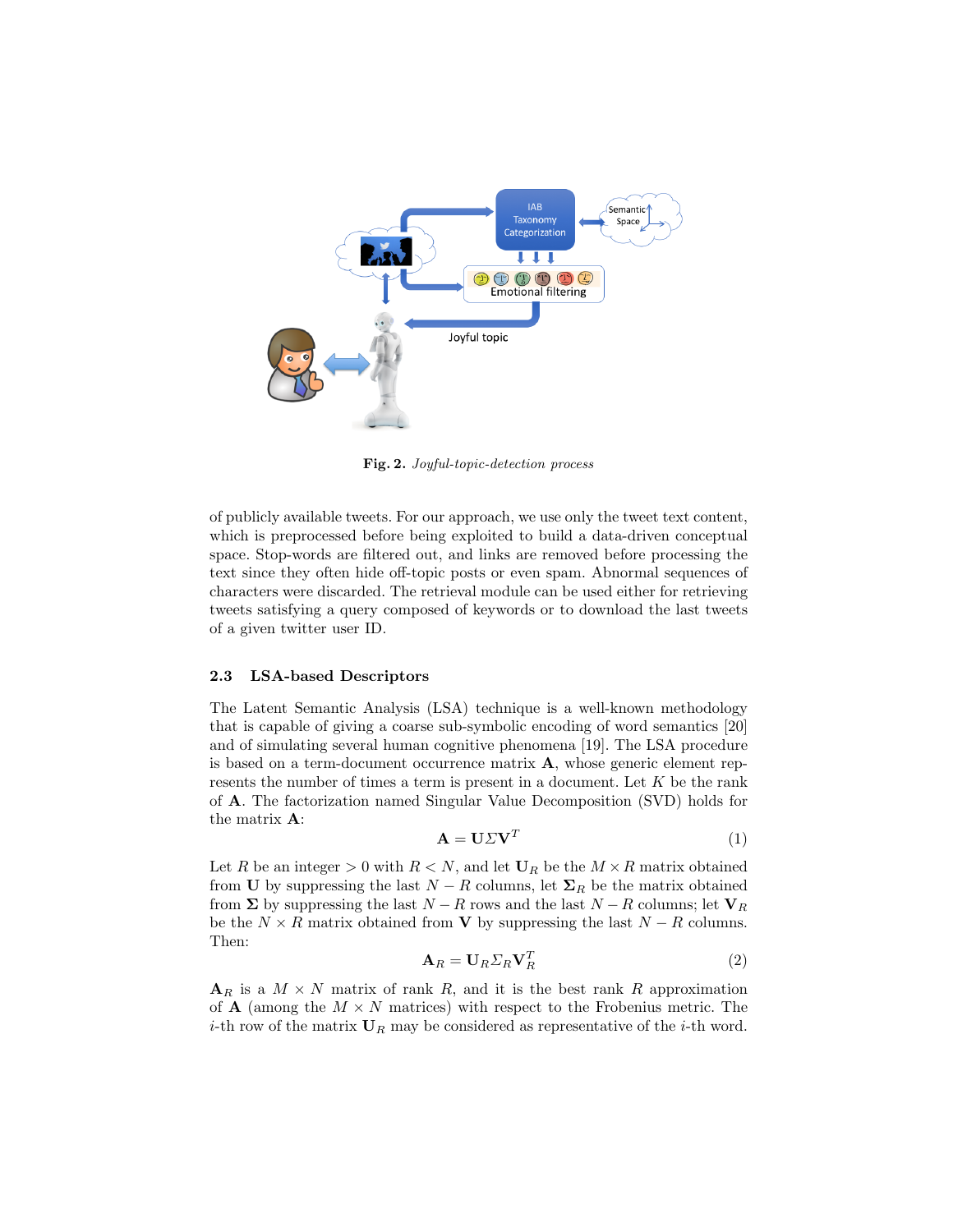The columns of the  $U_R$  matrix represent the R independent dimensions of the  $\mathbb{R}^{\mathcal{R}}$  space S. Each j-th dimension is weighted by the corresponding value  $\sigma_j$  of  $\Sigma_R$ . Furthermore, each j-th dimension can be tagged by considering the words having the highest module values of  $u_{ij}$ . This makes it possible to interpret the space S as a "conceptual" space, according to the procedure illustrated in [1][25].

### 2.4 LDA-based Descriptors

In the last years a Bayesian probabilistic model of text corpora, namely the Latent Dirichlet Allocation (LDA), has been proposed with the aim of finding topics in documents [2] by associating a set of words to each topic, obtaining a rough representation of a textual corpus.

One on the main advantages of LDA, like LSA, is the fact that the approach is completely unsupervisedThe only thing required by LDA to setup a priori is the number  $N$  of topics to extract. Latent topics are discovered through the identification of sets of words in the corpus that often occur together within documents. LDA is based on a generative process according to these two steps:

- − For each topic  $n = 1, 2, \dots, N$ ,  $\phi^{(n)} \sim Dirichlet(\beta)$  is a discrete probability distribution over a fixed Vocabulary constituting the n−th topic distribution, and  $\beta$  is a hyperparameter for the symmetric Dirichlet distribution.
- For each document  $d_k$  of the document corpus,  $\theta_{d_k} \sim Dirichlet(\alpha)$ , which is a symmetric Dirichlet distribution for the specific document  $d_k$  over the available topics is computed.  $\theta_{d_k}$  is a low dimensional coding of  $d_k$  in the topic space. For each word  $w_i$  belonging to the  $d_k$  document,  $z_i \sim Discrete(\theta_{d_j})$ and  $w_i \sim Discrete(\phi^{(z_i)})$  are being computed, where  $z_i$  is the topic index for  $w_i$

The above process leads to the following distribution

$$
p(\mathbf{w}, \mathbf{z}, \theta, \phi | \alpha, \beta) = p(\phi | \beta) p(\theta | \alpha) p(\mathbf{z} | \theta) p(\mathbf{w} | \phi_z)
$$
(3)

where  $\mathbf{z}, \theta, \phi$  are the latent variables of interest In LDA the posterior inference is given by:

$$
p(\theta, \phi, \mathbf{z} | \mathbf{w}, \alpha, \beta) = \frac{p(\theta, \phi, \mathbf{z} | \mathbf{w}, \alpha, \beta)}{p(\mathbf{w} | \alpha, \beta)}
$$
(4)

which represents the learning of the latent variables given the observed data. The above formula is usually computed through variational inference and Gibbs sampling, as reported in literature [14][2][29]

#### 2.5 Emotion Detection Module

This module deals with the detection of emotions in tweets. For the emotional labeling of tweets, we have considered the six Ekman basic emotions: anger, disgust, fear, joy, sadness and surprise, exploiting an emotions lexicon obtained from the Word-Net Affect Lexicon, as described in [26] [27] and adopting a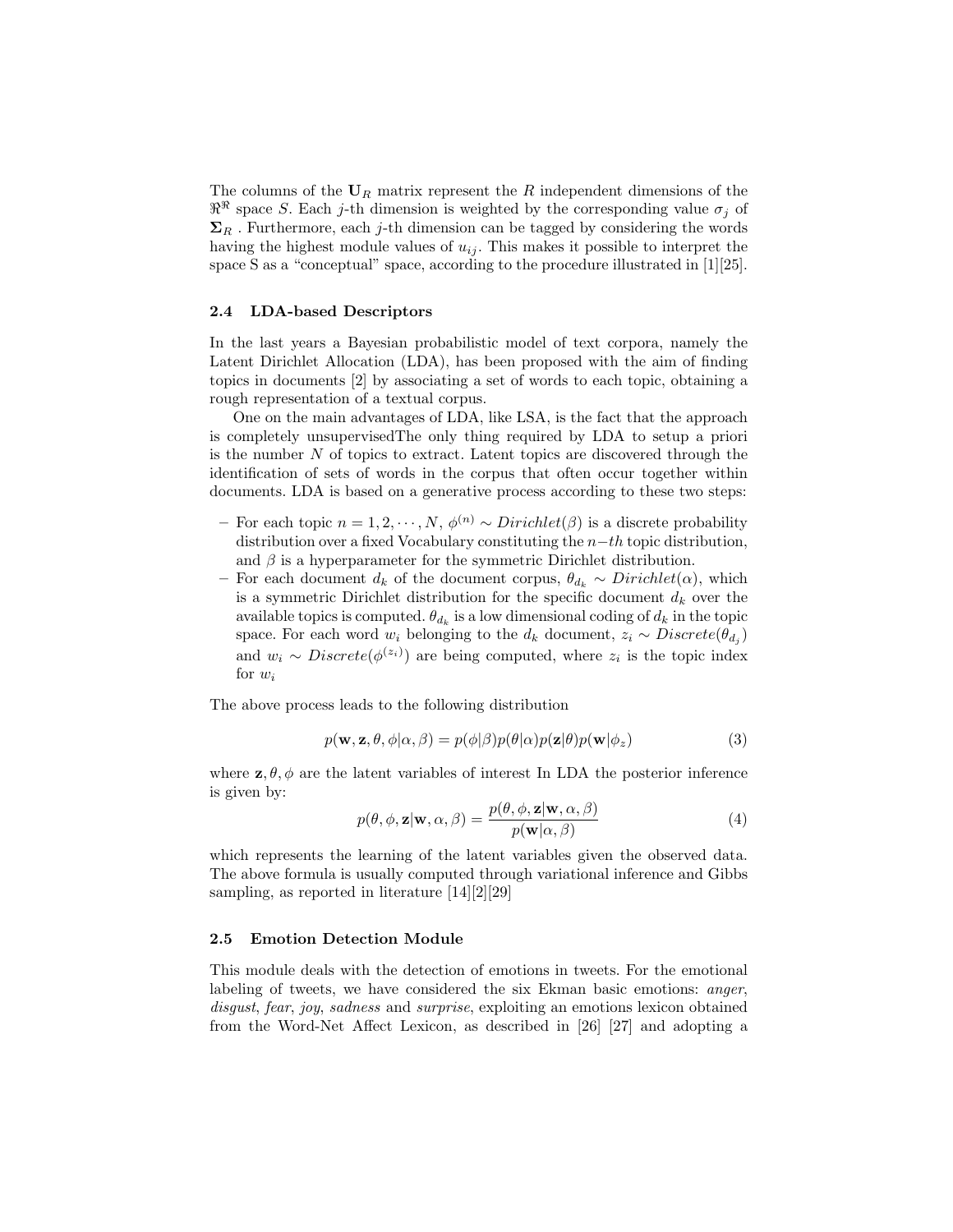procedure that has been illustrated in [24], which we briefly recap below.

The methodology is based on LSA and starts from the fact that any text  $d$  can be mapped into a Data Driven "conceptual" space in the sense illustrated above, by computing a vector  $d$  whose  $i$ -th component is the number of times the  $i$ -th word of the vocabulary, corresponding to the *i*-th row of  $U_R$ , appears in d. This leads to the mapping of the text as:

$$
\mathbf{d}_R = \mathbf{d}^T \mathbf{U}_R \Sigma_R^{-1} \tag{5}
$$

The emotional lexicon has been split into six lists, each one associated to one of the basic Ekman emotions  $\{anger, \; disgust, \; fear, \; joy, \; sadness, \; surprise\}.$ Fixed an emotion e, a set of 300 artificial sentences has been built by using five randomly selected words belonging to the list related to e. This procedure has been done for each list associated with a fundamental Ekman emotion, leading to a set of 1800 artificial sentences. Furthermore, all the 1542 words of the lexicon have been considered. Each one of the  $3342$  (i.e.  $1542+1800$ ) b texts associated with an emotion e has been mapped into the data driven "conceptual space" induced by TSVD according to the transformation in eq.(2). The above procedure leads to a cloud of  $3342$  (i.e.  $1542+1800$ ) vectors that have been used to map a tweet from the conceptual space to the emotional space. In particular, we have six sets  $E_{anger}, E_{disgust}, \cdots, E_{surprise}$  of vectors constituting the sub-symbolic coding of the words belonging to the lexicon for a particular emotion together with their artifact sentences. The generic vector belonging to one of the sets will be denoted in the following as  $\mathbf{b}_i^{(e)}$  where  $e \in \{``anger", ``disgust", ``fear", "joy", "sadness", "surprise"\}$  and i is the index that identifies the *i*-th  $\mathbf{b}_i^{(e)}$  in the *e* set. Specifically,  $\mathbf{b}_i^{(e)}$  is computed as:

$$
\mathbf{b}_i^{(e)} = \mathbf{b}^T \mathbf{U}_R \Sigma_R^{-1} \tag{6}
$$

where **b** is, time by time, the vector computed starting from one of the 3342 textual artifacts b according to the procedure illustrated at the beginning of this section.

Analogously, any textual content  $t$  of a tweet can be mapped into the Data Driven "conceptual" space by computing a vector  $t$  whose  $i$ -th component in the number of times the *i*-th word of the vocabulary, corresponding to the *i*-th row of  $U_R$ , appears in t. This leads to the mapping of the tweet as:

$$
\mathbf{t}_R = \mathbf{t}^T \mathbf{U}_R \Sigma_R^{-1} \tag{7}
$$

Once the tweet t is mapped into the "conceptual" space as a vector  $\mathbf{t}_R$ , it is possible to compute its emotional fingerprint by exploiting the vectors  $\mathbf{b}_i^{(e)}$ , which act as "beacons" for the vector  $t_R$ , helping in finding its position inside the conceptual space.

In particular, fixed  $\mathbf{t}_R$ , for each set  $E_e$  it is computed the weight:

$$
w_e = \max \cos(\mathbf{t}_R, \mathbf{b}_i^{(e)})
$$
\n(8)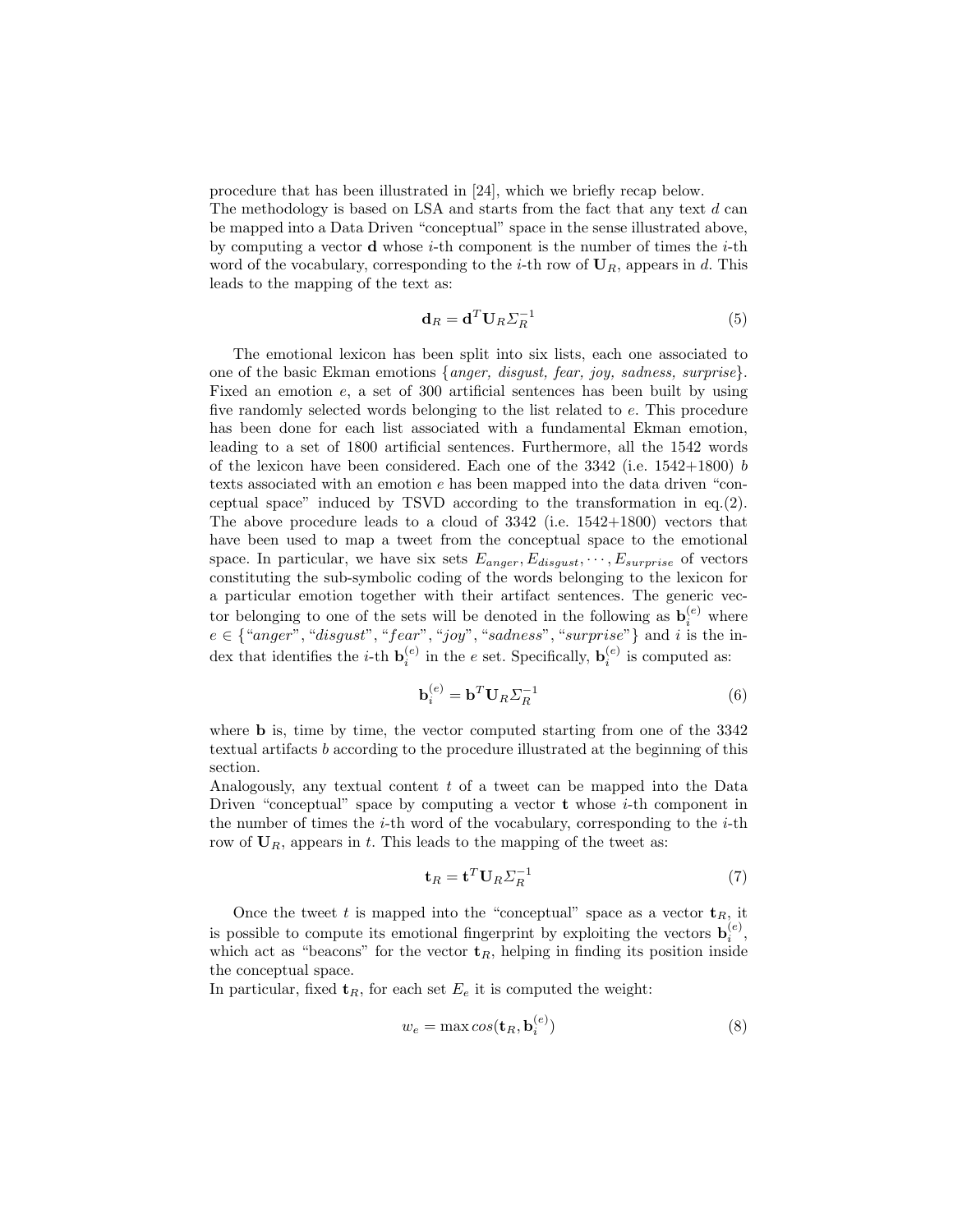once all the six  $w_e$  weights are computed, the vector  $f_t$ , associated to the vector  $\mathbf{t}_R$ , and by consequence to the tweet t, is calculated as:

$$
\mathbf{f}_t = \left[ \frac{w_{(anger)}}{\sqrt{\sum_e w_e^2}}, \frac{w_{(fear)}}{\sqrt{\sum_e w_e^2}}, \cdots, \frac{w_{(surprise)}}{\sqrt{\sum_e w_e^2}} \right]
$$
(9)

The vector  $f_t$  finally constitutes the *emotional fingerprint* of the tweet t in the emotional space. The emotional space is therefore a six-dimensional hypersphere where all tweets can be mapped and grouped. We call the fingerprint  $f_t$  "emoxel", analogously as the knoxel in the conceptual space paradigm [4].

#### 2.6 Conversational Engine

The conversational engine exploits a speech-recognition module which makes use of the Google speech recognition APIs; after that the speech-to-text task is performed, the recognized string is sent to a dialogue manager. A set of questionanswer rules are set-up into the conversation engine in order to start a conversation that leads to the detection of the user interests by transparently invoking the most adequate procedures which analyze the social network posts of the new acquaintance.

The conversational agent engine allows for a natural human-robot interaction. The conversational module is based on a Rivescript engine, which is a a simple scripting language for realizing chatbots and other conversational entities.

We have chosen this kind of engine because of the following interesting features: it is plain text, line-based scripting language, simple to learn, quick to type, and easy to read and maintain [23]. The syntax required to build a Rivescript "knowledge base" is very simple: Question-Answers pairs are encoded in plain text; it is easy to write a set of rules that can be combined to build effective conversational agents; its core library is focused on rendering responses, and it is straightforward to make custom modules and scripts; last but not least is an Open Source tool released under the MIT license [28].

The choice of such an engine allows us to easily connect it to other kind of robots or other kind of services. As a matter of fact, the conversational engine is invoked through a REST service and the answer is delivered to the user after its processing.

A Rivescript knowledge base is made up of Triggers/Replies pairs. Triggers are identified by a "+" sign, while *Replies* are denoted by a "-" sign. For example:

+ hi - Hello there, my name is SocialRobot, please could you tell me your twitter ID?

the above pair makes it possible that whenever the user says "Hi", the conversational engine replies with "Hello there, my name is SocialRobot, please could you tell me your twitter ID? ".

At the beginning of the conversation, a specific Rivescript Topic is activated.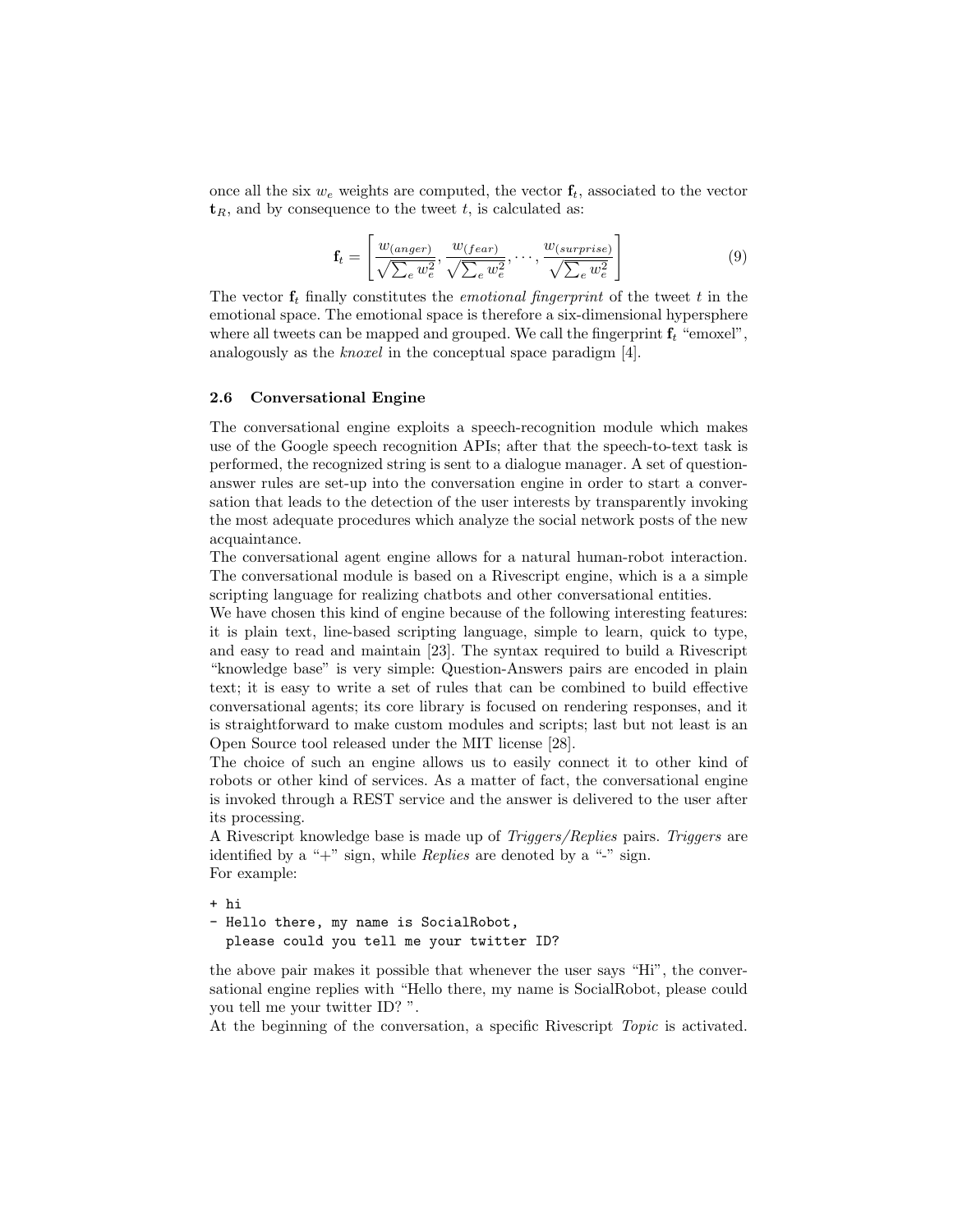Topics are logical groupings of triggers. When the conversation is bound in a topic, what the user says can only match triggers that belong to the activated topic [23].

The topic is aimed at entertain a general conversation while the robot peeks the tweets of the user trying to roughly identify the subjects that interest the user and those that specifically trigger joyful emotions. Once the predominant subject has been identified, the robot activates another Rivescript Topic which is of particular interest for the user, trying to establish an empathetic engagement with the new acquaintance.

As an example, let us say that the system finds that, among the different higher level categories of the IAB taxonomy, the user is particularly interested in the "Automobiles" topic and that some of his tweets show the "joy" emotion for that topic, the conversation will be switched to the "Automobile" Topic and specific sentences will be said by the robot in order to catch the user attention and empathy, like "Great! with my superpowers I can see that you like automobiles. I like the brand automobiles! Which one do you prefer?"

## 3 Conclusions and future works

We have presented a preliminary work on a system that tries to catch the attention of a new acquaintance with the aim of establishing a first engagement with the user.

The system uses both LSA and LDA descriptors, as well as an emotion detection module to reach this goal. A conversational engine guides the initial process and continues witht the conversation.

Many issues have to be enhanced, starting from a more fine grained classification which should be also fast and reliable, the selection of specific entities that can catch in a more effective manner the attention of the user, as well as the automatic generation of conversational statements starting from the user tweets. Other lines of research shall consider privacy-preservation issues (e.g., [8, 11]), as well as complex web intelligent solutions (e.g., [7, 9]).

## References

- 1. F. Agostaro, A. Augello, G. Pilato, G. Vassallo, and S. Gaglio, "A conversational agent based on a conceptual interpretation of a data driven semantic space.," Lecture Notes in Artificial Intelligence, vol. 3673, no. 2, pp. 381–392, 2005.
- 2. Blei, D., Ng, A., and Jordan, M. Latent Dirichlet allocation. Journal of Machine Learning Research,3:993–1022, January 2003.
- 3. Brethes L, Menezes P, Lerasle F, Hayet J (2004) Face tracking and hand gesture recognition for human–robot interaction. In: IEEE international conference on robotics and automation, vol 2. IEEE, pp 1901–1906
- 4. Chella, A., Frixione, M., and Gaglio, S. (2008) A cognitive architecture for robot self consciousness. Artificial intelligence in medicine, 44(2): 147–154
- 5. Cannataro M., Cuzzocrea A., and Pugliese A. (2001) A Probabilistic Approach to Model Adaptive Hypermedia Systems. In: 1st Int. Workshop on Web Dynamics, in conjunction on ICDT 2001
- 6. Corrigan Lee J., Peters C., Küster D. and Castellano G. (2016) Engagement Perception and Generation for Social Robots and Virtual Agents - Toward Robotic Socially Believable Behaving Systems - Volume I, Intelligent Systems Reference Library 105, pp 29-51, Springer